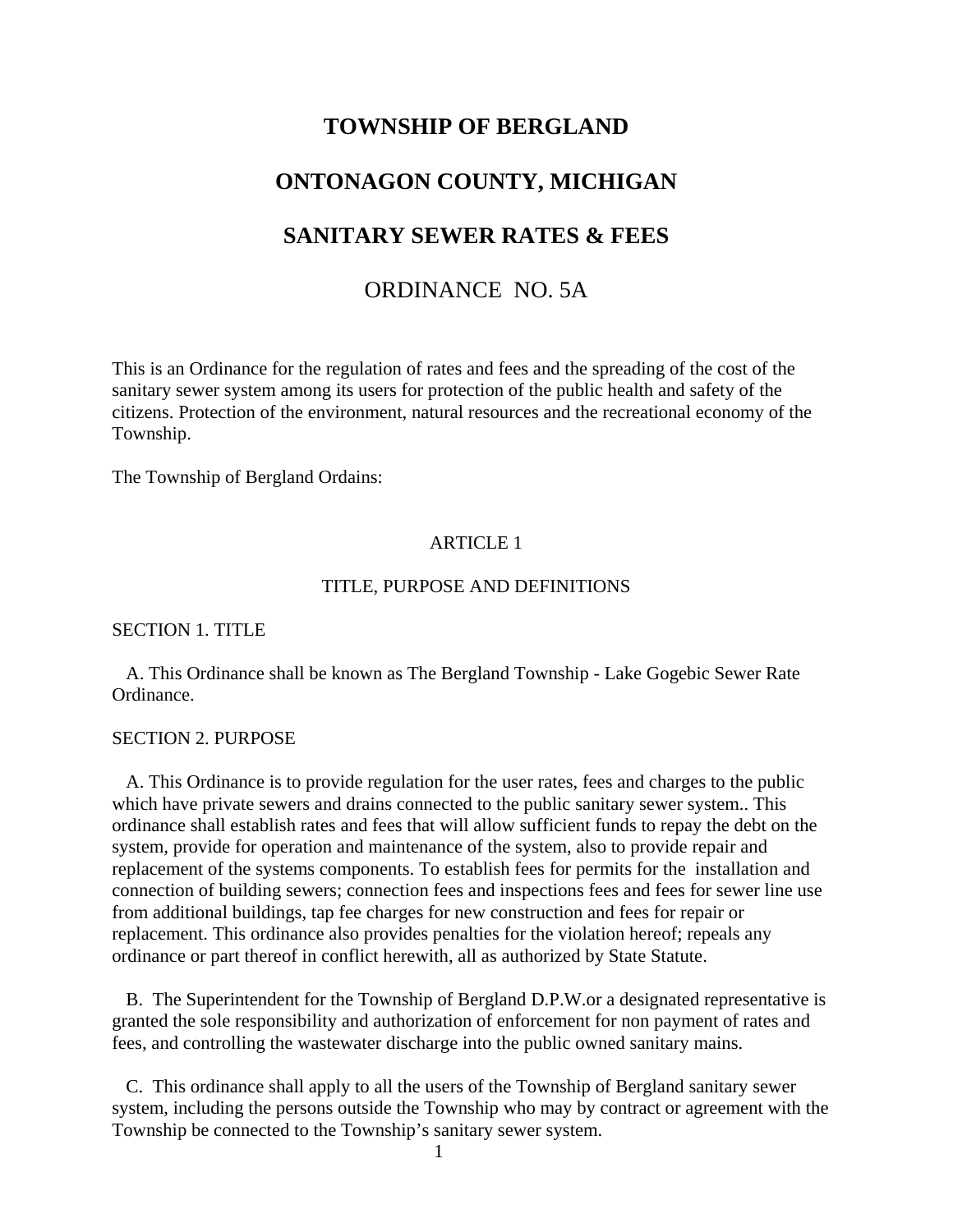#### SECTION 3. DEFINITIONS, ABBREVIATIONS

 A. Definitions-All words in this ordinance shall be liberally construed as to gender or singular/ plural usage except as the context may be clearly limiting a quantity. Further, words shall have such meaning as is common in the field of municipal wastewater treatment. (See attachment A)

B. Abbreviation-(See attachment B)

### ARTICLE 2

#### FREE SERVICE PROHIBITED, APPLICATION , SUBSEQUENT CONNECTIONS

### SECTION 1. FREE SERVICE PROHIBITED

 A. No free service shall be furnished by the sanitary sewer system. It shall be unlawful for any person, firm, corporation or public agency to receive free service, to exchange or trade for service or to work for wages for services. The township shall pay for the services received from the general fund. Only by paying to the township's sanitary sewer system in legal tender may a user pay for sanitory sewer service.

#### SECTION 2. APPLICATION FEES FOR SEWER SERVICE

 A. The owner of any building, house or property used for human occupancy, desiring public sewer service shall file an application with the Superintendent of the D.P.W. The application shall contain the name and address of the applicant a description of the land or address to be serviced, the nature of the use anticipated, the size of pipe to be used, the number of connections to the property and the days that the work shall be performed. A simple map attached showing the public sewer location where the service connection will be located where the connection will come out of the structure and the distance of the connection, where the property lines are if less than 20 feet to the adjoining property. Upon a proper application being approved the owner shall be issued a sewer connection installation permit.

 B. The owner shall employ the services of a State of Michigan licensed sewer service contractor to install all houses or buildings sanitary sewer connections. If the home owner desired to install their own sewer connection and they meet all of the requirements of the sewer ordinance the township shall issue a permit to the homeowner for his own personal residence.

 C. At such time as the sanitary sewer connection shall be made and prior to any use thereof an inspection shall be made of the installation of the sewer connection. The first inspection of the sewer connection shall be included in the application. Any additional inspections shall be paid by the property owner and the fee for additional inspections shall be \$25 each. There shall be no covering the connection lateral or any part of the pipes with any backfill materials until the inspection is made and the connection approved. If the land owner covers any part of the lateral connection it must be uncovered prior to inspection or be reinspected at the owners cost.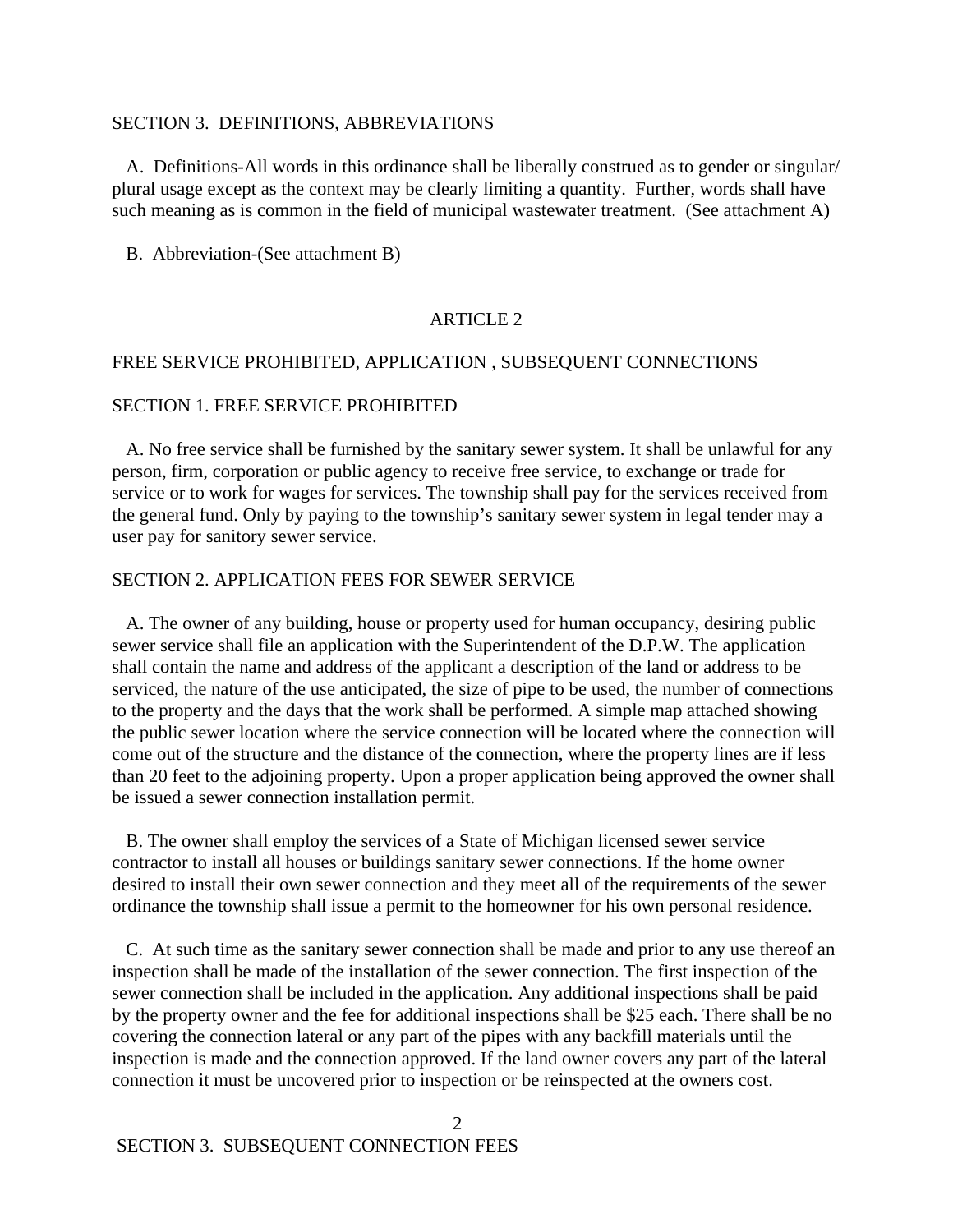A. Except as herein provided, a person who desires to connect to the public sanitary sewer system within one year after the initial construction project closes shall pay a \$250 connection charge, then \$50 per year for each year thereafter until a maximum of \$750 is obtained, this is in addition to all other charges as contained in this ordinance. The connection charge is for the privilege of connecting the premises to the sewer main and does not pertain to the construction cost of such connection. The property owner shall bear all of the costs of the connection from the tap, tee or wye of the main line to the building including the grinder pump and storage tank along with any engineering fees necessary to establish that the connection shall be constructed to the original specs or as amended. The township shall not be obligated whatsoever to any costs of installation of a connection after the close of the construction project. After proper inspection and approval the property owner shall transfer to the township the privately installed sanitary sewer system by permanent easement which shall be all of the public part of the system from the mainline tap to the grinder pump tank. Thereafter, the township shall be the owner of that part of the system that is public and shall maintain, repair and or replace same.

 1. The real estate owner shall grant to the Township a perpetual easement for operation, repair, maintenance and replacement of the facilities which shall be 10 feet each side of the line that crosses over, across and through the owners real estate and a 10 foot radius around the tank and grinder pump. The land owner shall pay the legal costs for the preparation of said easement.

### ARTICLE 3

#### ACCOUNTING, SEWER RATES, BILLING CHARGES AND COLLECTIONS

#### SECTION 1. ACCOUNTING

A. The fiscal year for the Township Sewer System shall be April 1 to March 31<sup>th</sup>. The Township Board shall engage an independent auditor to provide an annual audit of the books and records of the Bergland Township Sewer System.

B. Bills for sewer service shall be provided to the users once per month. The township shall set up adequate books and records to maintain accurate billing and payment balances for each and every user account. The accounting shall be separate from any other accounting of the township and all funds shall be kept segregated from any and all other funds of the township. The township Clerk shall be responsible to bill and collect all fees and charges pursuant to this ordinance.

C. Disputes on rate charges must be taken to the D. P. W. within 30 days from the end of any billing cycle and the results of the determination shall be appealable to the Township Board.

#### SECTION 2. USER RATES

A. Residential Sewer Use Rates shall be initially established at \$39.61 per connection per month for ONE Residential Equivalency Unite.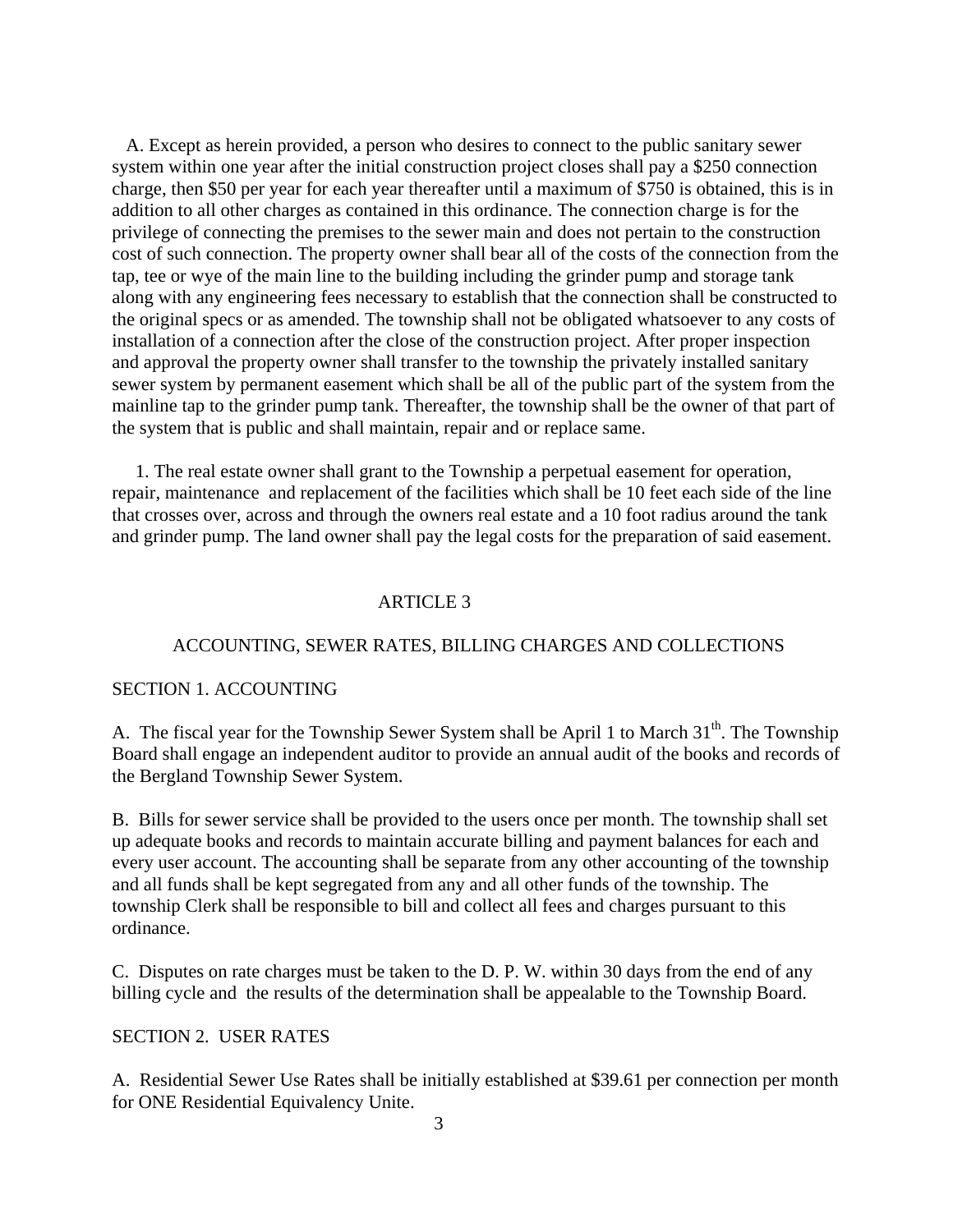B. An individuals final user charge shall be calculated by multiplying the User Rate times the Residential Equivalency Unites (REU) for that structure. Rate charges shall commence when the township notices the real estate owner that the system is ready to serve.

C. The Township Board shall set the REU for all buildings and structures. Commercial and industrial REU's shall be set specifically for that user based on the type and kind of wastewater generated. The Board may require pretreatment or other conditions. In calculating the rate to be applied to that user the Board shall consider the volume, the type, and the nature of the pollution to determine if the proposed users industrial waste is compatible with the public system. The Board shall seek advice from a professional regarding the C.O. D. and PH levels also if providing this service would adversely affect the O M & R of the system.

D. Sewer Rates shall hereafter be established by resolution of the Township Board. User Rates may be changed from time to time for the benefit and solvency of the system.

## SECTION 3. BILLING CHARGES

A. Billings for rates and charges as herein established by the township, shall be the responsibility of the Township Clerk. All billings shall be due and payable on the  $20<sup>th</sup>$  day of the month following the period of service and shall be made payable to the township clerk who shall be responsible to collect and turn over to the treasurer all payments collected for all the rates and charges.

B. All billings, for services provided, that are not paid by the close of business hours for the clerk's office on the  $20<sup>th</sup>$  day of the month, for the month that the same are due and payable shall have added to the balance an additional processing fee and a time differential charge for the amount of the bill to be collected along with the original amount thereof.

## SECTION 4. DISCONNECTIONS & COLLECTIONS

A. Any person who does not pay for their sewer billing and the account for that user becomes over 30 days delinquent is subject to shutoff. The township may shutoff the sewer service to the residence and the service shall not be recommenced until the delinquent sewer bill and all fees are paid in full. There maybe a disconnection and reconnect fee which shall be added to the bill as set from time to time by the Township Board. The Township shall continue to bill to that real estate the assigned, REU as a ready to serve user fee during any time that the service is disconnected and collect the same as prescribed herein.

 1. If the township disconnects the building from the public sewer, the township shall cause to be posted on the door to the building, that the "structure is not fit for human occupancy" and thereafter no human occupancy shall be allowed in the structure.

 2. The township may commence condemnation of the building as an unfit building and upon successful condemnation have the building demolished, or disposed of in the discretion of the township board.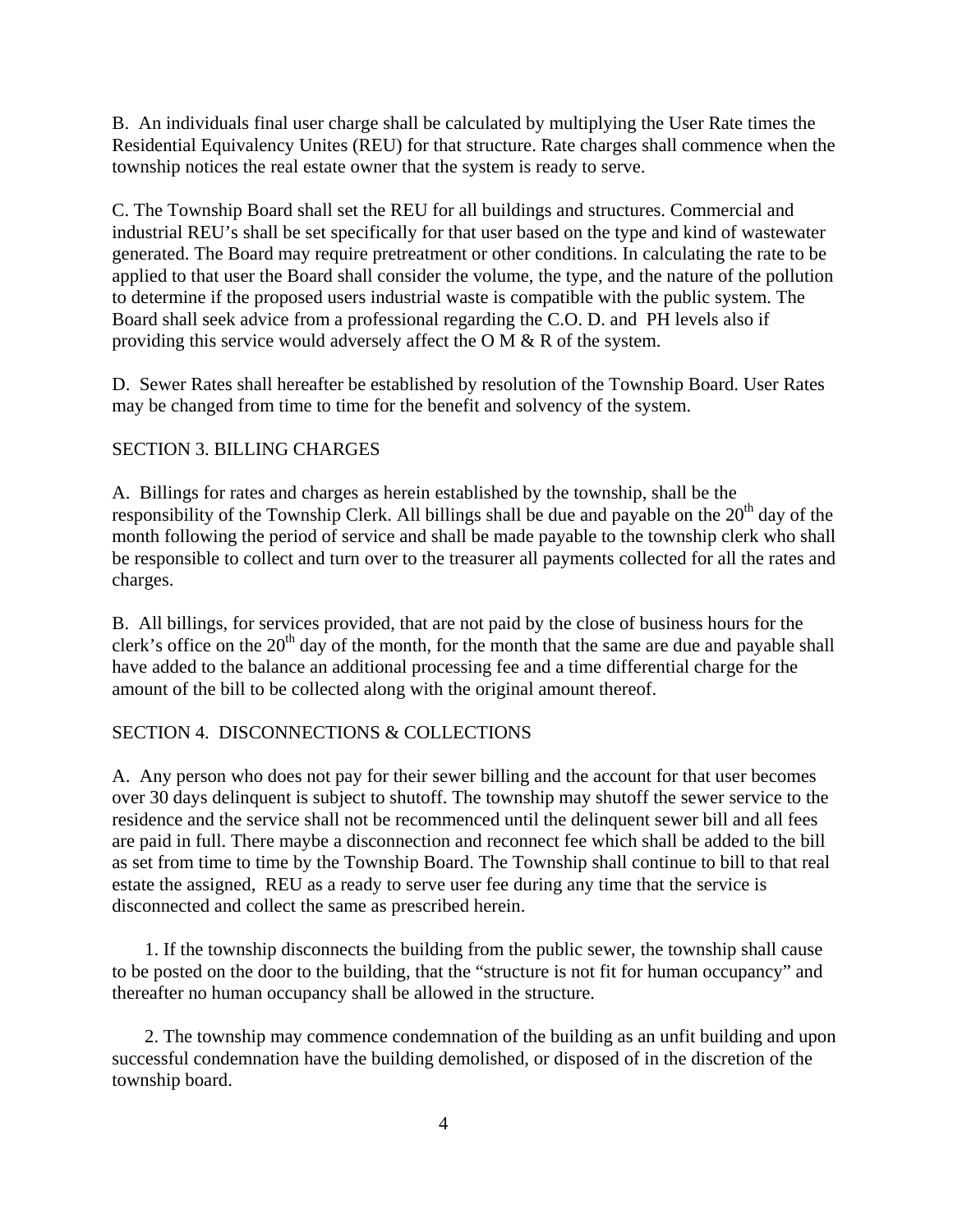B. Any owner who does not pay for the charges for sanitary sewer services furnished by the township for the benefit of the owners real estate shall become a lien on the real estate as of the date of certification thereof. This section applies to any other charges allowed by this ordinance including the pro-rata cost of procedures taken to enforce the State's mandatary hookup, condemnation proceedings or litigation needed for acquisition of necessary land easements. On September  $30<sup>th</sup>$  of each year the Township Clerk shall certify any such charges which have been delinquent for over 90 days or more plus all penalties, fees and interest due thereon, to the township assessor, who shall cause the same to be entered upon the next township tax roll against the real estate to which the services have been rendered and the unpaid charges, with penalties and interest accrued thereon shall be collected and said lien shall be enforced in the same manner as provided in respect to taxes assessed upon the roll.

 1. The owner of the real estate is responsible for the payment of the user rates and charges for sewer service provided to the real estate unless the owners property is rented or leased to another person and the lease specifically makes that tenant responsible for the sewer charges. Further, the owner must provide the required affidavit placing the township on notice thereof and only from the date of receipt of the notice is the owner relieved of the responsibility to pay the sewer charges. The real estate owner shall notify the township at the end of the lease or be held responsible after tenant vacates the premises. In this situation the tenant who is renting the premises and is required by contract to pay for the sewer service, shall pay a deposit of \$150.00 to the township prior to the billing being transferred into the tenants name. No such deposit shall bear interest and such deposit or remaining balance thereof, shall be returned within 30 days, to the customer making the same when he/she shall discontinue receiving sewer services. No such deposit may be used for payment while tenant is occupying the premises.

## SECTION 5. PENALTIES

A. Any person found to be violating any provision of this ordinance except as specifically stated herein, shall be served by the Township of Bergland with written notice stating the nature of the violation and providing a reasonable time limit for the satisfactory correction thereof, not to exceed thirty (30) days. The offender shall, within the period of time stated in such notice, permanently cease all violations.

B. Any person who shall continue any violation beyond the time limit provided for herein shall be guilty of a misdemeanor and upon conviction thereof shall be fined in an amount not exceeding one thousand (\$1,000) Dollars or imprisoned for a period not to exceed ninety (90) days, or both such fine and imprisonment for each violation. Each day in which any such violation shall continue, after notice, shall be deemed a separate offense.

C. In the event that any person or entity fails to satisfactorily correct or remedy any violation of this Ordinance within the time specified herein, and the Township of Bergland subsequently corrects or remedies such violation, or if such violation results in any expense, loss or damage to the sanitary sewer system of the Township of Bergland, then the individual or entity who violated this ordinance shall be liable for any such expense, loss, or damage, including reasonable attorney fees, and shall reimburse, indemnify and hold harmless the Township of Bergland for any such expense, loss, or damage incurred by the Township of Bergland as a result of such violation.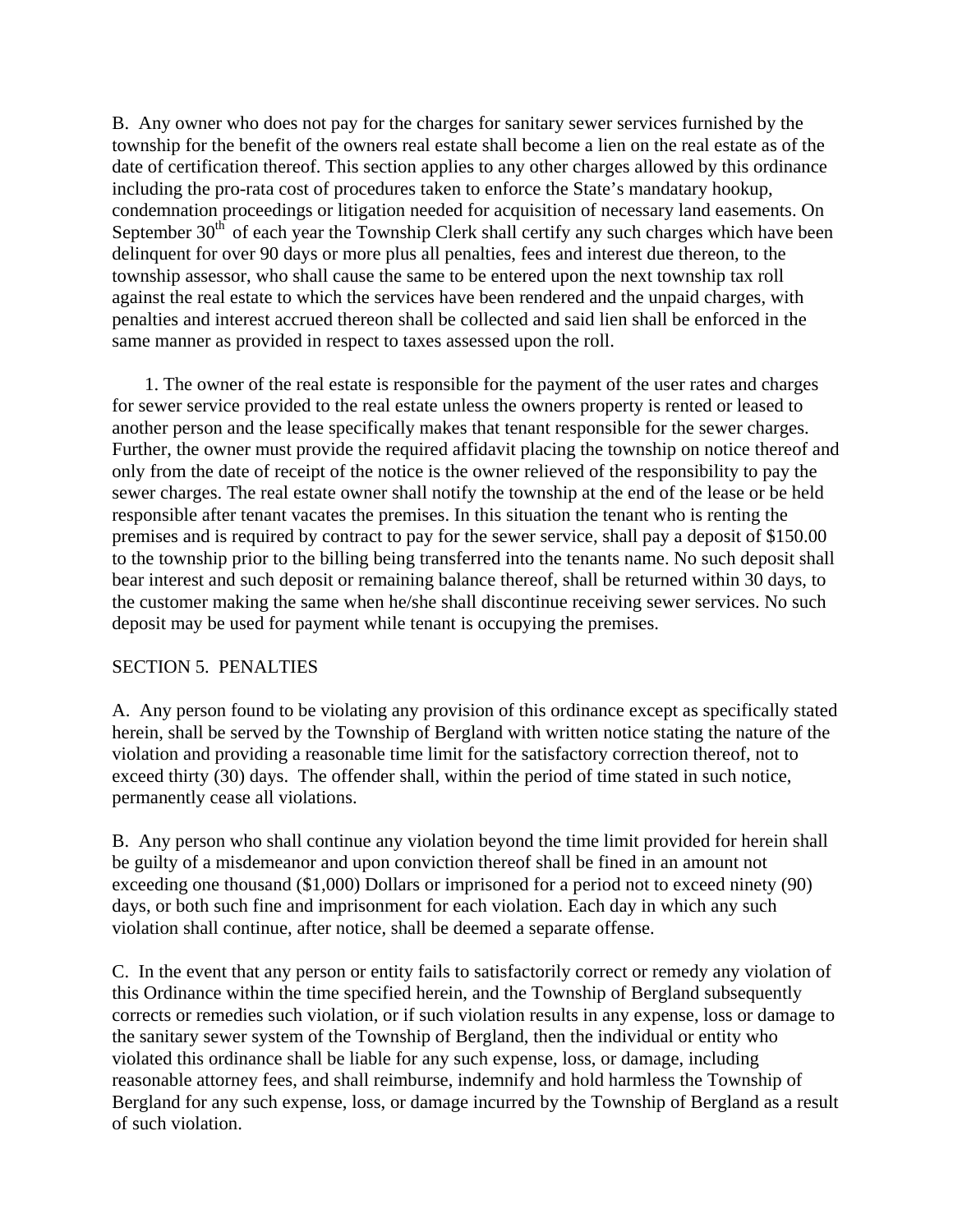### $\overline{5}$  ARTICLE IV AUTHORITY, GENERAL PROVISIONS

#### SECTION 1. AUTHORITY

A. The Bergland Township Board shall determine matters concerning Public Utility projects, rates and all issues thereof. The Board shall direct and advise the D.P.W. on matters of public utility operation, hearings and addressing complaints and concerns, that cannot be resolved by the D.P.W. and approving bills and transfers concerning public utilities.

B. The D.P.W. Superintendent shall, under the direction of the Township Board, have charge of the operations and maintenance of the sanitory sewer system of the Township and shall direct, protect, operate, maintain and control all other employees, of the sanitary sewer system.

C. The Superintendent and other duly authorized employees of the Township of Bergland, bearing proper credentials and identification, shall be permitted to enter upon all properties for the purpose of inspection, observation, measurement, sampling, and testing in accordance with the provisions of this ordinance.

### SECTION 2. GENERAL PROVISIONS

A. Additional Regulations

 1. No provisions contained in this ordinance shall be construed to interfere with any additional regulations or requirements that may be imposed by the Township Board, Township of Bergland, County of Ontonagon, State Health Department, State of Michigan or any other lawfully constituted authority with respect to public or private sewage disposal.

#### B. Severability

 1. The words, terms and phrases of this Ordinance shall be severable and if any part is adjudged unconstitutional or invalid by a court of competent jurisdiction, said ruling or judgement shall not affect the remaining provisions of the Ordinance.

#### C. Conflict

 1. This Ordinance is a supplement to any regulations adopted by the Western Upper Peninsula District Health Department or the State of Michigan. If there is any discrepancy or conflict between this ordinance and the regulations of the WUPDHD or State of Michigan then priorities shall be followed as provided in law, unless in certain instances the Township of Bergland wishes to be more stringent than that which is provided, then if permissible, the most restrictive standard shall be followed.

 2. A prosecution which is pending on the effective date of this Ordinance and which arose from a violation of an ordinance repealed by this Ordinance, or prosecution which has started within one year after the effective date of this Ordinance arising from a violation of an ordinance repealed by this Ordinance and which was committed prior to the effective date of this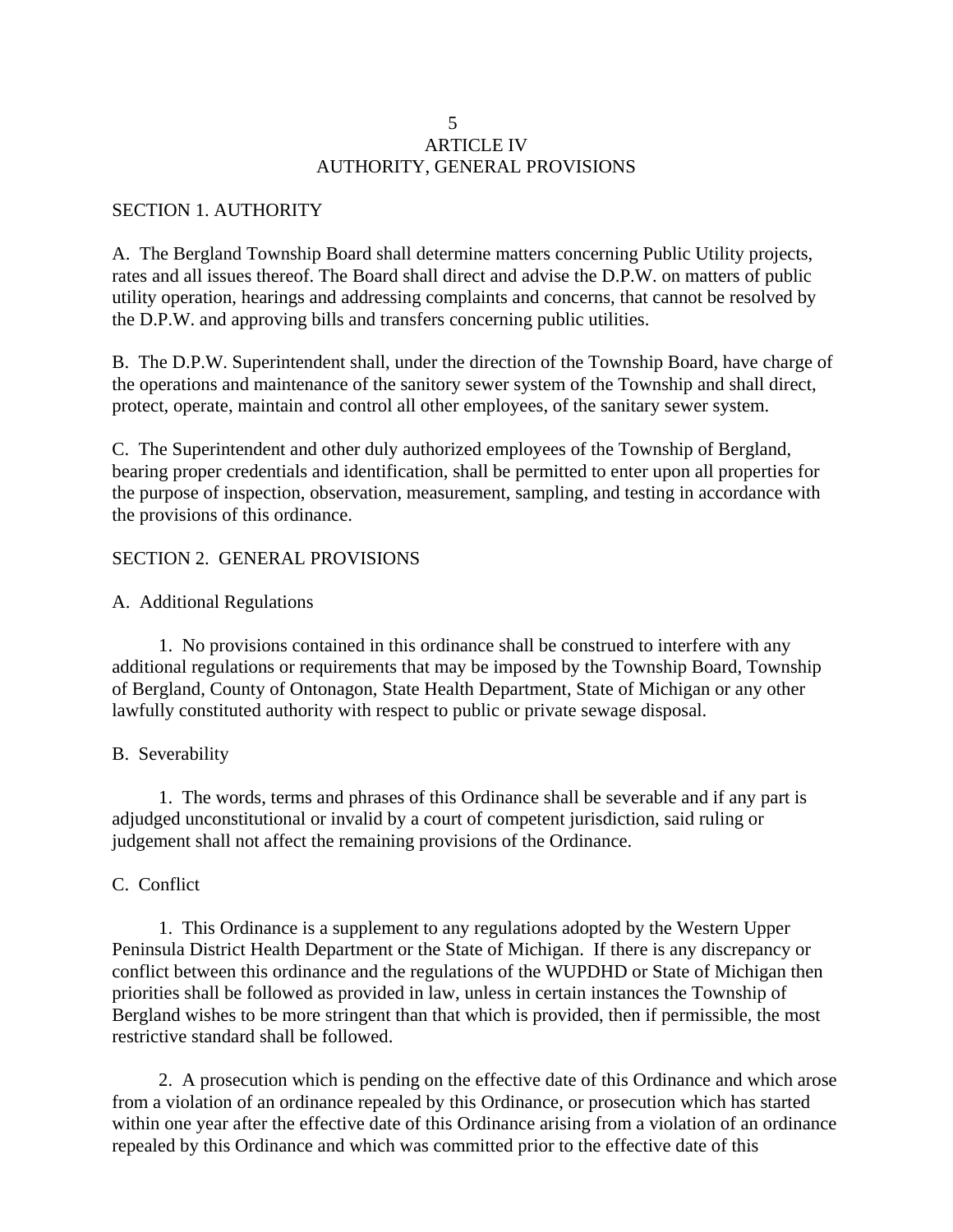Ordinance, shall be tried and determined exactly as if the Ordinance had not been repealed.

6

D. Repeal Clause

 1. Any and all other Ordinances, or sections thereof, inconsistent with the provisions of this Ordinance, including but not limited to Township of Bergland, shall be and are hereby repealed.

## SECTION 3 EFFECTIVE DATE

 This Ordinance shall take effect thirty days after publication once in a newspaper of general circulation in the Bergland Township area and said publication shall be made as soon as practical after adoption of this Ordinance.

VOTE: AYE;  $NAY;$ ABSENT;

 This Ordinance is hereby declared to have been adopted and Passed by the Township Board of the Township of Bergland County of Ontonagon , State of Michigan, at a regular meeting thereof duly called and held on the day of 2010

 $\overline{\phantom{a}}$  , and the contract of the contract of the contract of the contract of the contract of the contract of the contract of the contract of the contract of the contract of the contract of the contract of the contrac

 $\overline{\phantom{a}}$  , and the contract of the contract of the contract of the contract of the contract of the contract of the contract of the contract of the contract of the contract of the contract of the contract of the contrac

 Carl Bailey, Supervisor Bergland Township, Michigan

## ATTESTED;

 I, Patricia MacAurther, Bergland Township Clerk, do hereby certify that the foregoing is a true copy of an Ordinance adopted at a regular meeting of the Bergland Township board on the \_\_\_\_\_ day of \_\_\_\_\_\_\_\_ 2010.

> Patricia MacArthur, Clerk Bergland Township, Michigan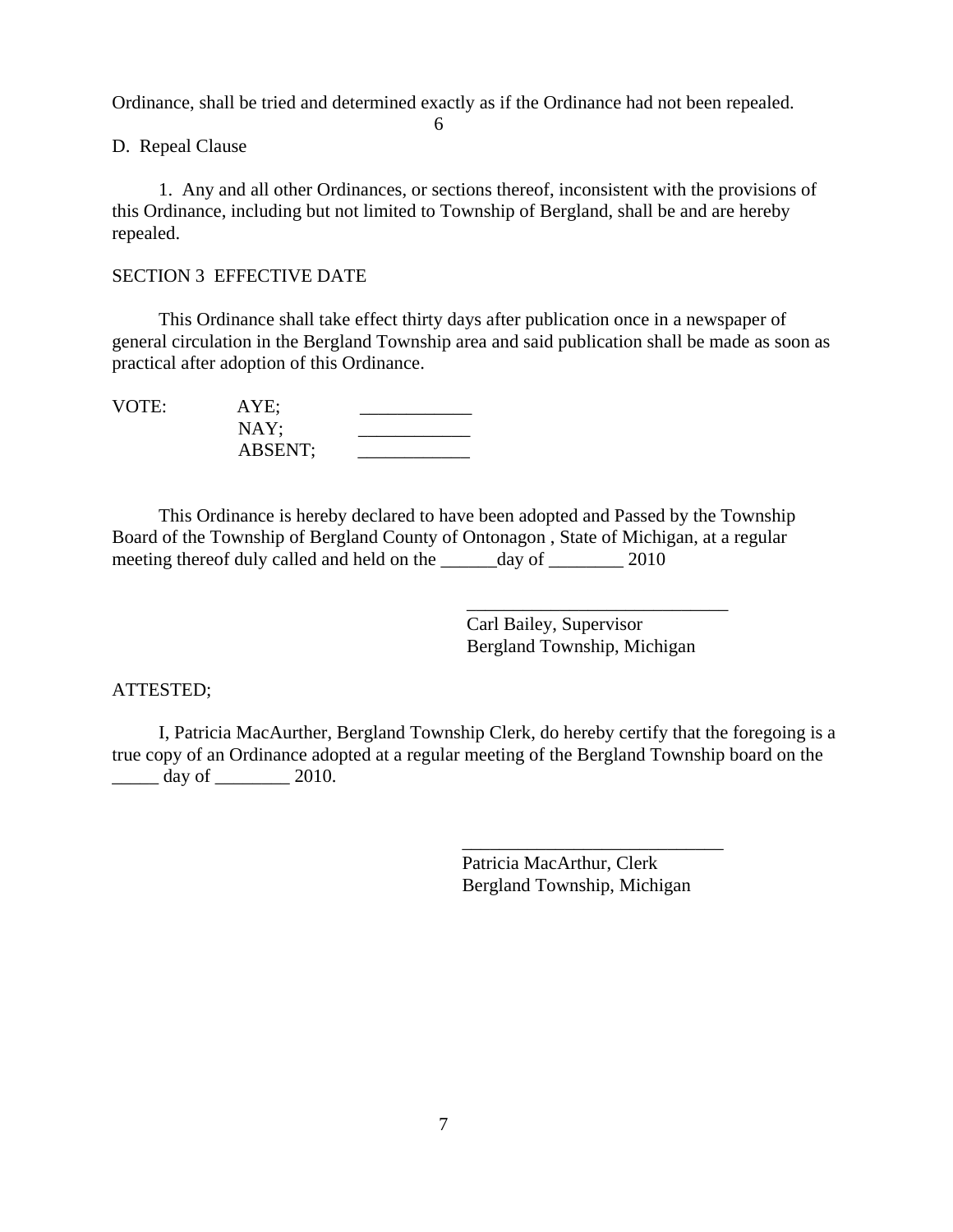## ATTACHMENT A TO ORDINANCE 5A **DEFINITIONS**

1. BOARD- Bergland Township Board

2. BUILDING SEWER- that part of the lowest horizontal piping of the structures drainage system which receives the discharge from the sanitary waste pipes inside the walls of a building and conveys it to the sewer connection.

3. BUILDING STUB- also sewer connection- that portion of the building sewer between the sewer main and the structure, which is not part of the public sewer.

4. GARBAGE - solid waste from the preparation, cooking, serving of food, from the handling, storage and sale of produce or from the canning or packaging of foods

5. INDUSTRIAL WASTE - liquid or solid produced from industrial processing as distinct from household sanitary sewage.

7. PERSON - any individual, firm, company, association, society corporation, group, trust or governmental entity.

8. SANITARY SEWAGE - domestic wastes from residences, domestic type wastes from business buildings, institutions, industrial establishments and all other sources.

9. SANITARY SEWER - a system of pipes, tanks and pumps that transports sewage from its point of origin to the point of disposal and to which storm, surface and subsurface waters are not intentionally admitted.

10. SEWER CONNECTION - that part of the system from the end of the line, tank or pump which is part of the public system which connects the structure with the building sewer.

11. USER - any person that discharges into the sewer system or is obligated by law to discharge into the sewer system regardless whether they actually discharge or not.

12. WASTEWATER - combine sewer with any other water that has been used and degraded or altered physically or chemically and discharged as an unwanted substance

## ATTACHMENT B - ORDINANCE NO. 5A ABBREVIATIONS

- 1. C.O.D. Chemical Oxygen Demand
- 2. D.P.W. Department of Public Works
- 3. OM&R Operation Maintenance and Repair
- 4. PH concentration of Hydrogen per liter of solution
- 5. WUPDHD Western Upper Peninsula District Health Department
- 6. REU Residential Equivalency Unit